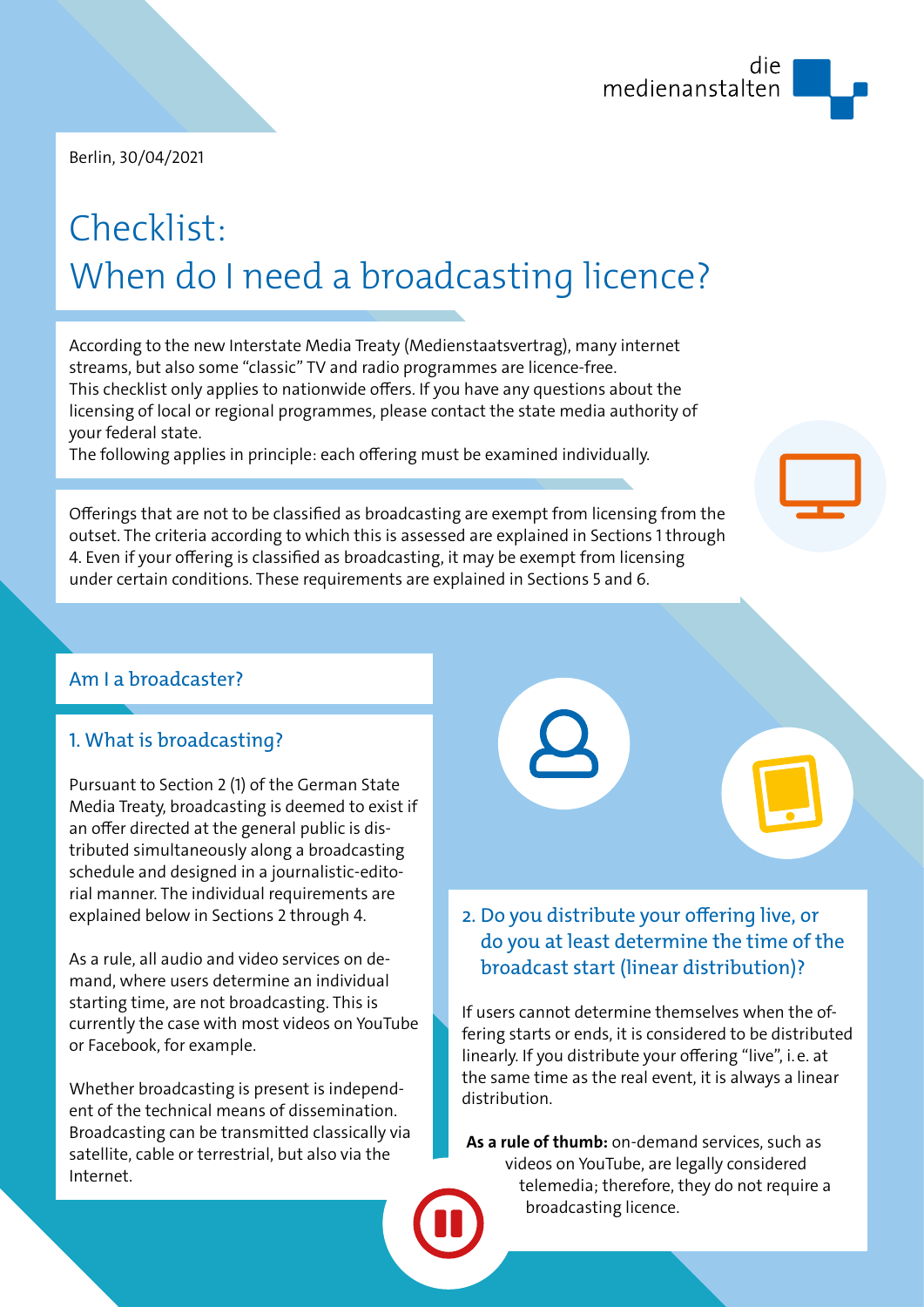#### 3. Is your offer designed in a journalistic-editorial manner?

On the whole, the journalistic-editorial design does not have to meet standards that are excessively high. Such a design speaks for a certain continuity, permanence and topicality of the offerings, a regular selection and editing of content, as well as a formal standardisation of the individual contributions of the offering, and a certain journalistic orientation or connectivity to the social discourse. The decisive factor is always the assessment in individual cases.

Journalistic-editorial design does not necessarily require professional journalistic activity, but also includes amateur journalism and entertainment offerings.

If journalistic-editorial design elements of classical broadcasting are used to a significant extent (several cameras, moderation/commentary, elaborate cuts, background music, etc.), this can speak for a journalistic-editorial design. The distribution of moving images without any further editing is not journalistic-editorial design (e.g., uncommented live cam broadcasts).



# 4. Do you distribute your offering within the scope of a broadcasting schedule?

A broadcasting schedule exists if a broadcaster permanently determines the sequence of programmes in terms of content and time without the user being able to change it (§ 2 Para. 2 No. 2 of the Interstate Media Treaty).

The following applies in principle: the more regularly and frequently an offering is disseminated, the more likely a broadcasting schedule is to be adopted. Other criteria are prior announcement of the programmes, e.g. via social networks, or direct communication with the audience.

The merely sporadic distribution of an offering is not to be regarded as a broadcasting schedule.